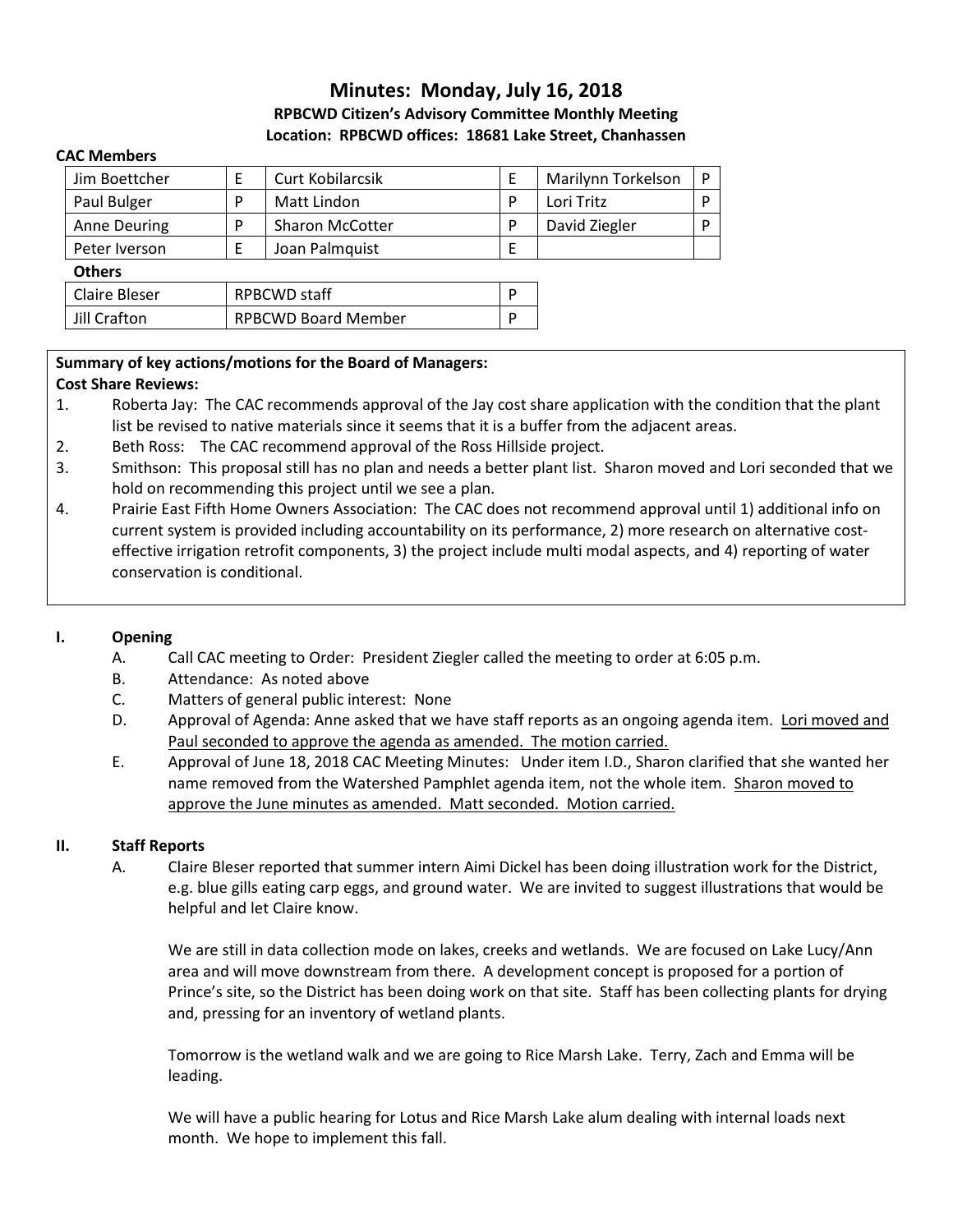Ponds have been identified for the U of M Stormwater Pond Study: Aquila pond in Bloomington, Pond 42 in Shorewood, Pond 842B in Minnetonka, BC-P4 10C in Chanhassen, 7-14-B in Eden Prairie. These ponds can be found on website map.

The new website is on hold until Michele gets back.

Sharon asked about the One Water initiative. Claire reported that the District is leading the charge on it and has had meeting with Hennepin and Carver County. They are developing a potential grant program available to entities with approved Surface Water Management Plans. They are also developing a strategic planning process to get chloride applicators trained in using BMPs.

The Master Water Stewards information session is on August 7, at 5:30 at Smith Coffee and Café. We are seeking a junior water steward.

Terry Jeffrey will be the staff liaison at the August CAC meeting and Claire will be at September and maybe October meetings.

Claire reported the budget workshop will be Monday, August 27 at 5:30 pm. There is not much changed except the addition of a permit data base software system that would streamline reporting and violations tracking, in partnership with other districts.

The four summer interns are working out well. We'll probably have 3 next year.

Claire mentioned installing bike fix stations in honor of the Districts 50<sup>th</sup> Anniversary themed "Come Explore with us." Let her know of good places for bike fix stations.

### **III. Old Business**

- **A.** Updates from subcommittees as available.
	- 1. Sharon presented the Silver Lake Homeowners Association stormwater drain stenciling program at the Board of Manager meeting, got approval for \$150, but found we don't need Board approval. Claire can approve. The events flyers for the Chanhassen Splash Bash on July 21 have been approved.
- **B.** Cost Share reviews
	- 1. Roberta Jay: The project is a dry creek bed to slow down the runoff from the cul-de-sac to the wetland at the back of the lot. The runoff is currently causing erosion. Claire proposed a dry creek bed that requires no plastic. They choose not to vegetate the creek bed. Seth feels the design will effectively slow down erosion, but the questioned the plant material choices and prices. Marilynn moved and Lori seconded that the CAC recommend approval of the Jay cost share application with the condition that the plant list be revised to native materials since it seems that it is a buffer from the adjacent areas. Motion carried.
	- **2.** Beth Ross: The project involves buckthorn removal and planting understory materials. Seth recommends the project. The first phase of this same property was well done and maintained. Again the plant prices seem high. Sharon moved and Paul seconded that the CAC recommend approval of the Ross Hillside project. Motion carried.
	- 3. Smithson: This proposal still has no plan and needs a better plant list. Sharon moved and Lori seconded that we hold on recommending this project until we see a plan. Motion carried.
	- 4. Prairie East Fifth Home Owners Association: This project is requesting funding for updating the controllers on a one-year old irrigation system to be more water smart. The Association has a lot of turf grass and an inefficient irrigation system. The Board of Managers asked the CAC to discuss this application to see if we feel it is an appropriate use of cost share funds. On one hand the retrofit enables the perpetuation of unsustainable, water-wasting turf grass. On the other hand, retrofitting the system to be more efficient would conserve water. Water saving